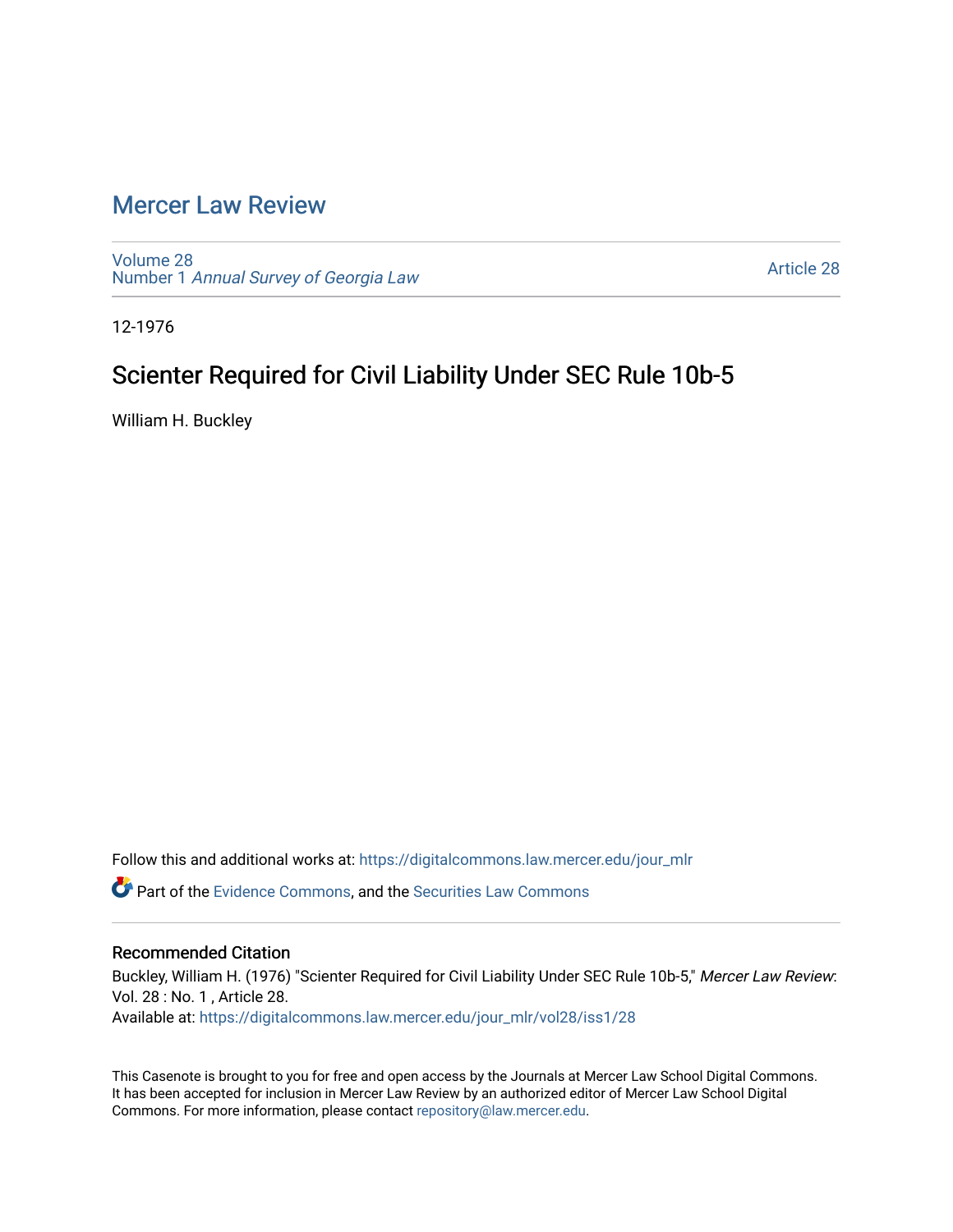## **Scienter Required for Civil Liability Under SEC Rule 10b-5**

In *Ernst & Ernst v. Hochfelder*,<sup>1</sup> the U. S. Supreme Court held that an action for civil damages cannot be maintained under §10(b) of the Securities and Exchange Act of 19342 and Securities and Exchange Commission Rule 10b-5,<sup>3</sup> unless there is an allegation of the defendant's intent to deceive, manipulate or defraud. Thus, some element of scienter is required, and liability cannot be imposed for negligent conduct alone.

The suit arose following exposure of a fraudulent securities scheme perpetrated by Leston B. Nay, president and principal stockholder of First Securities Company of Chicago (First Securities), a member of the Midwest Stock Exchange and of the National Association of Securities Dealers. The petitioner, Ernst & Ernst, an accounting firm, had been retained by First Securities to perform periodic audits of the records of the firm and to prepare for filing with the Securities and Exchange Commission the annual reports required under  $\S17(a)$  of the 1934 Act.<sup>4</sup> The respondents were customers of First Securities and had been induced by Nay to invest funds in "escrow" accounts represented as yielding a high rate of return. They made payments by personal checks, payable to Nay or to a desig-

3. 17 C.F.R. §240.10b-5 (1964). This rule, first promulgated in 1942, now provides: Employment of manipulative and deceptive devices.

It shall be unlawful for any person, directly or indirectly, by the use of any means or instrumentality of interstate commerce, or of the mails, or of any facility of any national securities exchange,

(1) To employ any device, scheme or artifice to defraud,

(2) To make any untrue statement of material fact or to omit to state a material fact necessary in order to make the statements made, in the light of the circumstances under which they were made, not misleading, or

(3) To engage in any act, practice or course of business which operates or would operate as a fraud or deceit upon any person, in connection with the purchase or sale of any security.

4. 15 U.S.C.A. §78q(a) (1970). This section requires that securities dealers preserve such records and accounts as the Commission may prescribe. Commission Rule 17a-5, 17 C.F.R. §240.17a-5, required that First Securities file an annual report of its financial condition, including a statement by the accounting firm about the company's condition and about accounting principles and practices reflected in the annual report. Ernst & Ernst was required to state in its certificate whether the audit was performed in accordance with generally accepted auditing standards.

<sup>1.</sup> **-**U.S. **-, 96 S.Ct. 1375 (1976)**.

<sup>2.</sup> Securities Exchange Act §10(b), 48 Stat. 891 (1934), 15 U.S.C.A. §78j (b) (1970), hereinafter referred to as the 1934 Act. This section makes it "unlawful for any person **. . . (b)** [tlo use or employ in connection with the purchase or sale of any security . . . any manipulative or deceptive device or contrivance in contravention or such rules and regulations as the Commission may prescribe as necessary or appropriate in the public interest or for the protection of investors."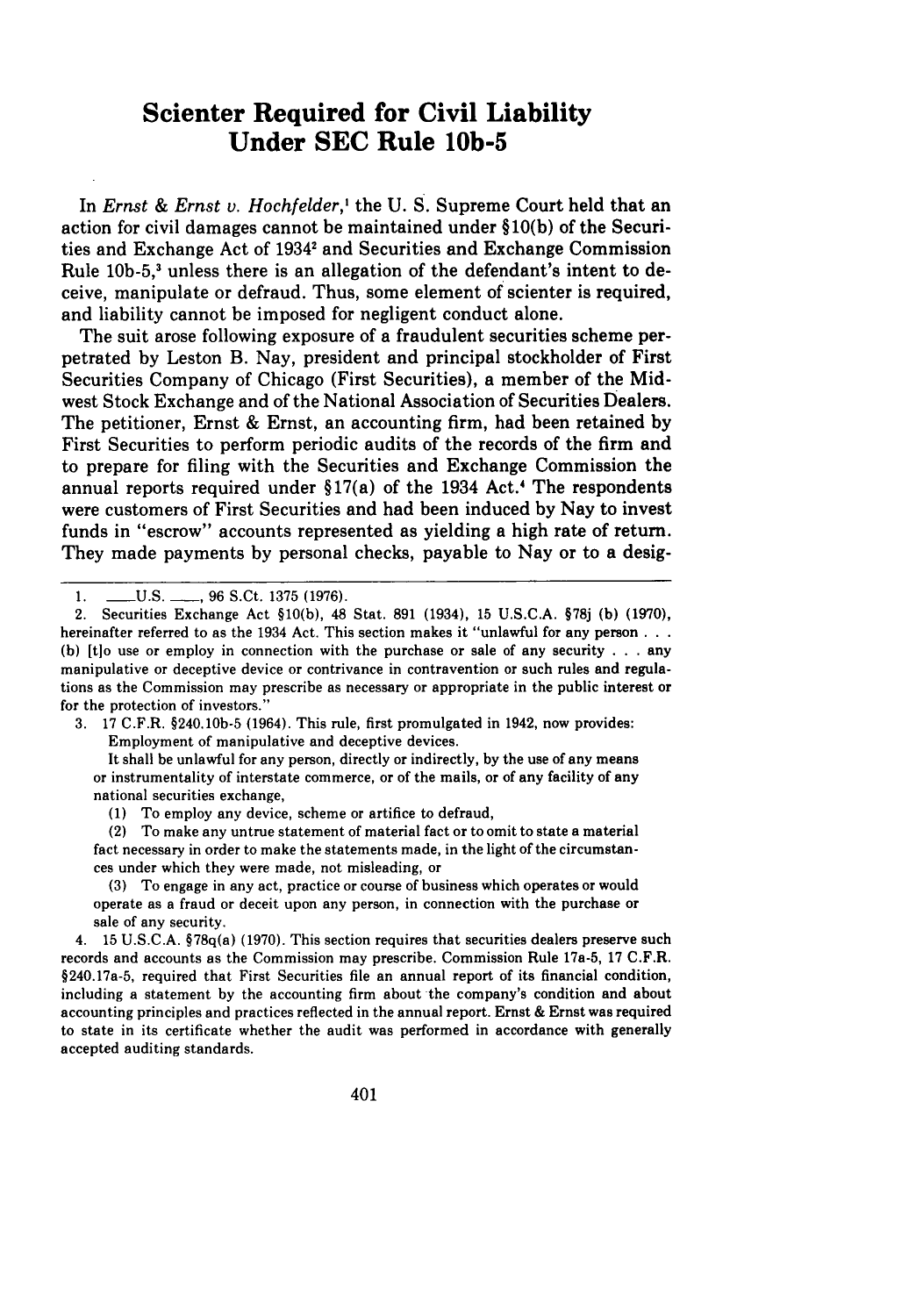nated representative,<sup>5</sup> between 1942 and 1966. These payments were not shown on the books and records of First Securities, nor were they reflected in the periodic accounting to the respondents on other investments or in reports from First Securities to the SEC. In reality, the funds invested were converted upon receipt to Nay's personal use.

Nay committed suicide in 1968 and left a note describing the escrow accounts as "spurious" and First Securities as bankrupt. The respondents brought an action for damages in the U. S. District Court under §10(b) of the 1934 Act and Rule **10b-5, <sup>6</sup>**and alleged that Ernst & Ernst had "aided and abetted" Nay by its "failure" to conduct thorough audits.' The district court rejected Ernst & Ernst's contention that an action for negligent nonfeasance could not be maintained uner §10(b) and Rule 10b-5, but the court found that there was no issue of material fact over whether the audits were properly conducted and therefore entered summary judgment for Ernst & Ernst.'

The U. S. Court of Appeals for the Seventh Circuit reversed and remanded.<sup>9</sup> It held that Ernst & Ernst owed a duty of inquiry to the respondents and was liable, since the fraud would have been discovered but for the breach of that duty. The court further found genuine issues of fact over whether Ernst and Ernst's audits were properly conducted.'0 The Supreme Court of the United States granted certiorari" to resolve the issue whether a private cause of action lies under §10(b) and Rule **10b-5** when there is no allegation of scienter. The Court held such an allegation to be necessary and reversed the Seventh Circuit.'2

Federal regulation of the securities market developed as a result of the stock market crash in 1929. The Securities Act of 1933 (1933 Act)<sup>13</sup> provided for full disclosure concerning new stock issues and was designed to protect investors from fraud. The 1934 Act was designed to protect investors from manipulation of stock prices by regulating securities transactions and imposing reporting requirements on companies dealing on national securities exchanges.'4 The creation of the SEC by the 1934 Act indicated the realization of Congress that flexible powers would provide better regu-

- 8. \_\_\_\_ U.S. at \_\_\_\_, 96 S.Ct. at 1380.
- 9. 503 F.2d 1100 (7th Cir. 1974).
- 10. *Id.* at 1115.
- 11. 421 U. **S.** 909 (1975).
- 12. **--- U.S. at ---, 96 S.Ct. at 1381 (1976).**
- 13. 48 Stat. 74, as amended, 15 **U.S.C.A.** §77 *et seq.* (1970).
- 14. -. U.S. at \_\_, 96 S.Ct. at 1382.

<sup>5.</sup> Nay had instituted procedures under which only he could open mail addressed to him at First Securities or to First Securities to his attention. \_\_\_\_ U.S. at \_\_\_, 96 S.Ct. at 1379.

<sup>6.</sup> Initially, two separate complaints were filed by different groups of respondents. The district court treated the cases as one, and they were consolidated on appeal. The lower court opinion is unreported.

<sup>7.</sup> The respondents contended that had Ernst & Ernst conducted proper audits, Nay's "mail rule" would have been discovered.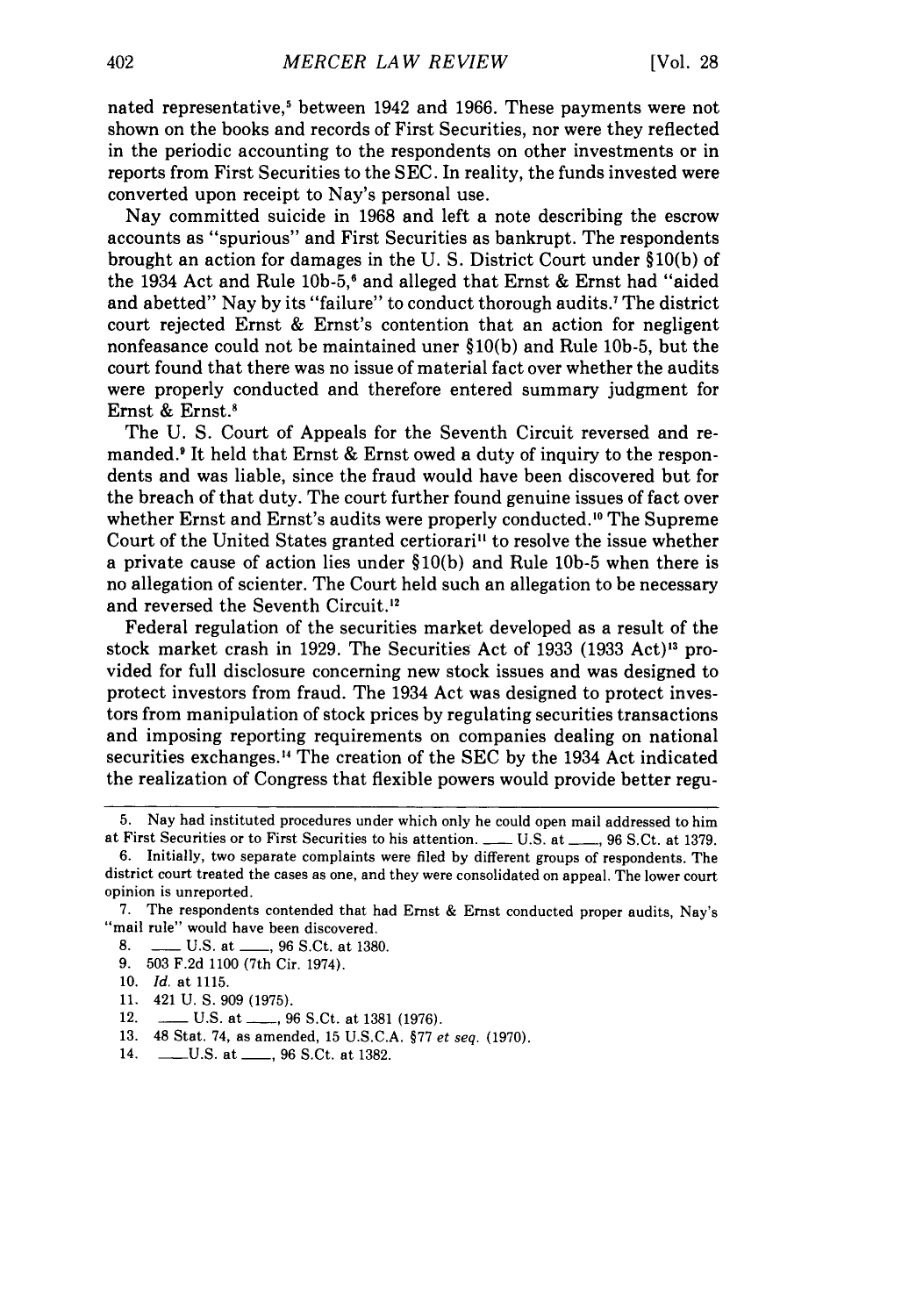lation than a rigid statutory program.<sup>15</sup> The interaction of both acts provides the SEC with various tools to regulate the sale of securities and affords remedies to injured investors.<sup>16</sup>

Courts have consistently found a private remedy under §10(b) and Rule 10b-5, although neither the rule nor the statute mentions civil liability, $"$ and the Supreme Court has upheld this interpretation in several recent cases.<sup>18</sup> But scienter has presented a continuing controversy, and the various circuits have been left to chart their own courses in this murky area."

The problem of scienter was first addressed by the Second Circuit in *Fischman v. Raytheon.*<sup>20</sup> Judge Friendly said that a plaintiff in a private suit under Rule **10b-5** must prove an "ingredient of fraud" for the action to be maintainable.2' Ten years later, the Ninth Circuit, in *Ellis v. Carter,"* reasoned that since there was no congressional restriction of  $$10(b)$  to a narrow, common-law-fraud standard, a scienter requirement did not exist.<sup>23</sup>

In *SEC v. Texas Gulf Sulphur,"4* the Second Circuit took a middle position between its holding in *Fischman* and the Ninth Circuit's decision in *Ellis.* A Texas Gulf Sulphur (TGS) exploration group had discovered substantial mineral deposits, and company insiders purchased TGS stock before disclosure of the discovery had been released to the public. A press release that contained misleading information about the strike was issued. The SEC initiated a civil action under Rule **10b-5** against the insiders who had purchased TGS stock or had disclosed the information to friends and relatives before disclosure to the public. In its decision, the court relied heavily on *SEC v. Capital Gains Research Bureau, Inc.*,<sup>25</sup> where the Supreme Court reversed the district court<sup>26</sup> and the Second Circuit;<sup>7</sup> the

22. **291** F.2d **270** (9th Cir. 1961).

- 24. 401 F.2d 833 (2d. Cir. **1968)** (en banc), *cert. denied,* 394 U. **S. 976** (1969).
- 25. **375** U.S. 180 **(1969).**
- **26. 191** F.Supp. **897** (S.D.N.Y. 1961).
- 27. **306** F.2d 606 (2d. Cir. **1962).**

<sup>15.</sup> *Id.* at \_\_, **96** S.Ct. at 1382.

<sup>16.</sup> *See* Note, *Civil Liability under Section 10(b) and Rule lOb-5: A Suggestion for Replacing the Doctrine of* Privity, 74 YALE L. J. 659 (1965).

<sup>17.</sup> *See* Note, *Negligent Misrepresentations under Rule lOb-5,* 32 **CI.** L. REv. 824, n.3 (1965).

<sup>18.</sup> *See* Blue Chip Stamps v. Manor Drug Stores, 421 U.S. 723 (1975); Affiliated Ute Citizens v. United States, 406 U.S. 128 (1972); Superintendent of Insurance v. Bankers Life & Cas. Co., 404 U.S. 6 (1971).

<sup>19. &</sup>quot;Scienter has been variously defined to mean everything from knowing falsity with an implication of mens rea, through the various gradations of recklessness, down to non action virtually equivalent to negligence or even liability without fault." 3 L. Loss, **SECURITIES** REGULATION, 1432 **(2d** ed. 1961), and Bucklo, *Scienter and Rule lOb-5,* 76 Nw. U. L. REV. 562, 567, n. **26** (1972).

<sup>20.</sup> **188** F.2d 783 (2d. Cir. 1951).

<sup>21.</sup> *Id.* at 786-87.

**<sup>23.</sup>** *Id.* at 274.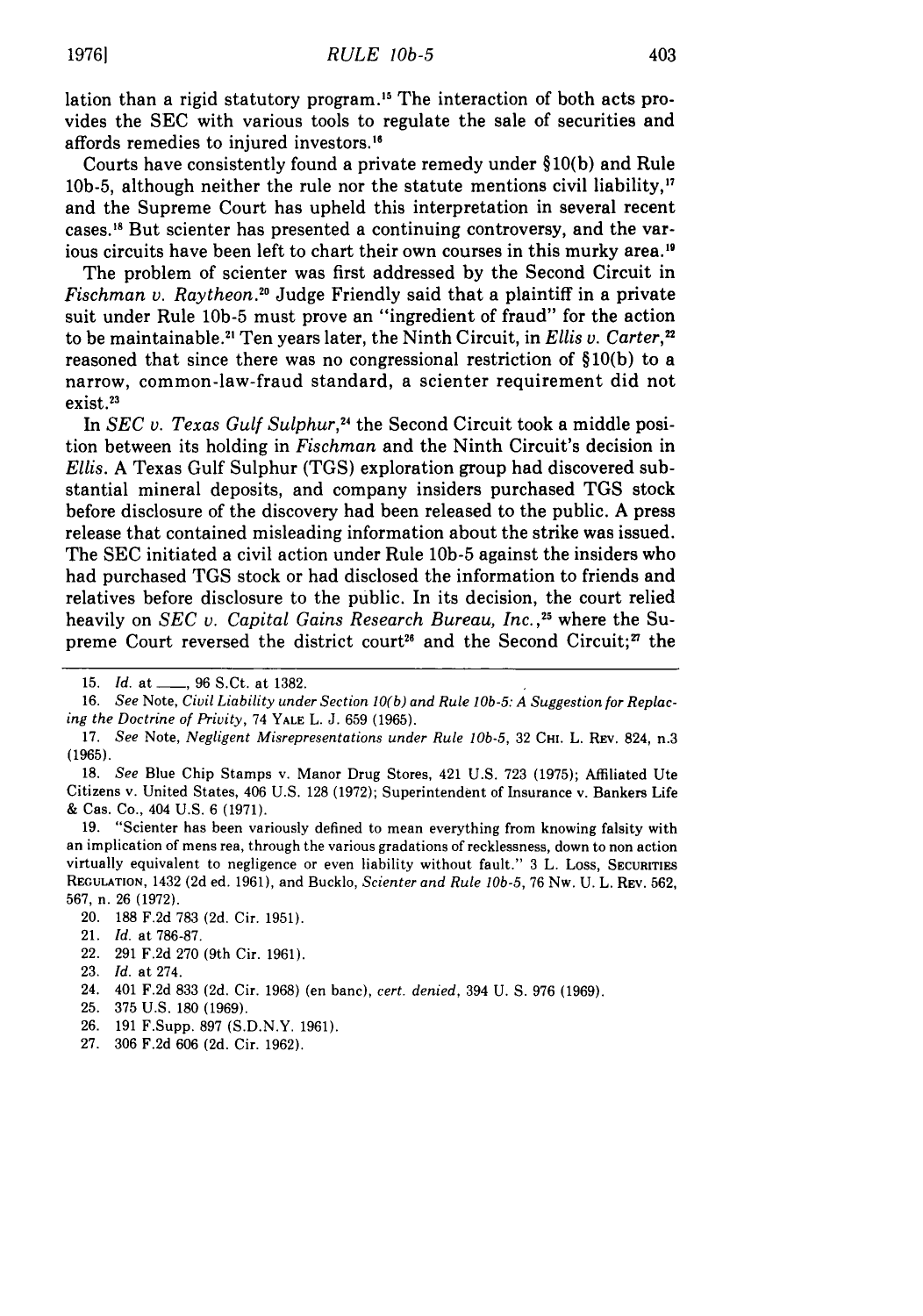lower courts had held that an intent to injure was necessary for an injunction under Rule 10b-5(3). The Supreme Court stated: "To impose upon the Securities and Exchange Commission the burden of showing deliberate dishonesty as a condition precedent to protecting investors through the prophylaxis of disclosure would effectively nullify the protective purposes of the statute."" The Second Circuit in *Texas Gulf Sulphur* thus rejected a scienter requirement and allowed an injunction against the TGS insiders. Judge Waterman, who wrote the opinion, cited *Stevens v. Vowell,"* in which the Tenth Circuit stated: "It is not necessary to allege or prove common law fraud to make out a case under the statute and rule. It is only necessary to prove one of the prohibited actions such as the material misstatement of fact or the omission to state a material fact."<sup>30</sup> Royal Air *Properties, Inc. v. Smith*<sup>31</sup> was also cited as a leading case in the trend to eliminate the scienter requirement.<sup>32</sup>

Yet in *Shemtob v. Shearson, Hammill & Co.*,<sup>33</sup> the Second Circuit reaffirmed a need to prove scienter. The court characterized the complaint as "a garden-variety customers' suit against a broker for breach of contract" that, without an allegation of scienter, could not be maintained under Rule 10b-5.34 The court concluded that allegations of "mere negligence" were insufficient.

The ebb and flow of a requirement of scienter in the Second Circuit<sup>35</sup> illustrates the need for a definitive interpretation of §10(b) and Rule **10b-**5 by the Supreme Court. However, none of the Supreme Court cases brought under Rule 10b-5 had dealt with the scienter problem.<sup>36</sup> The Court's decision in *Ernst & Ernst v. Hochfelder* provided a much-needed clarification that will resolve the ambiguity that has existed at the Court of Appeals level.

The Court began its consideration of *Ernst & Ernst v. Hochfelder* with a detailed examination of the legislative history and the purposes of securities-regulation legislation and the subsequent creation of Rule **10b-**5. In doing so, the Court said the language of a statute controlled when it was sufficiently clear in its context.<sup>37</sup> The SEC urged, in its amicus curiae

37. The Court cited United States v. Oregon, **366** U.S. 643, 648 (1961).

<sup>28. 375</sup> U.S. at 200.

<sup>29. 343</sup> F.2d 374 (10th Cir. 1965).

<sup>30.</sup> *Id.* at 379.

<sup>31. 312</sup> F.2d 210 (9th Cir. 1962).

<sup>32. 401</sup> F.2d at 855. *See* Comment, *Scienter and Rule lOb-5,* 69 COLUM. L. REv. 1065 **(1969).**

<sup>33. 448</sup> F.2d 442 (2d. Cir. 1971).

<sup>34.</sup> *Id.* at 445.

<sup>35.</sup> *See* Bucklo, *supra* note 19, for a detailed discussion of the approaches taken to a scienter requirement by the circuits that have addressed the problem.

**<sup>36.</sup>** *See* Blue Chip Stamps v. Manor Drug Stores, 421 U.S. 723 (1975); Affiliated Ute Citizens v. U. **S.,** 406 U.S. 128 (1972); Superintendent of Insurance v. Bankers Life & Cas. Co., 404 U.S. **6** (1971); **SEC** v. National Securities, 393 U.S. 453 (1969).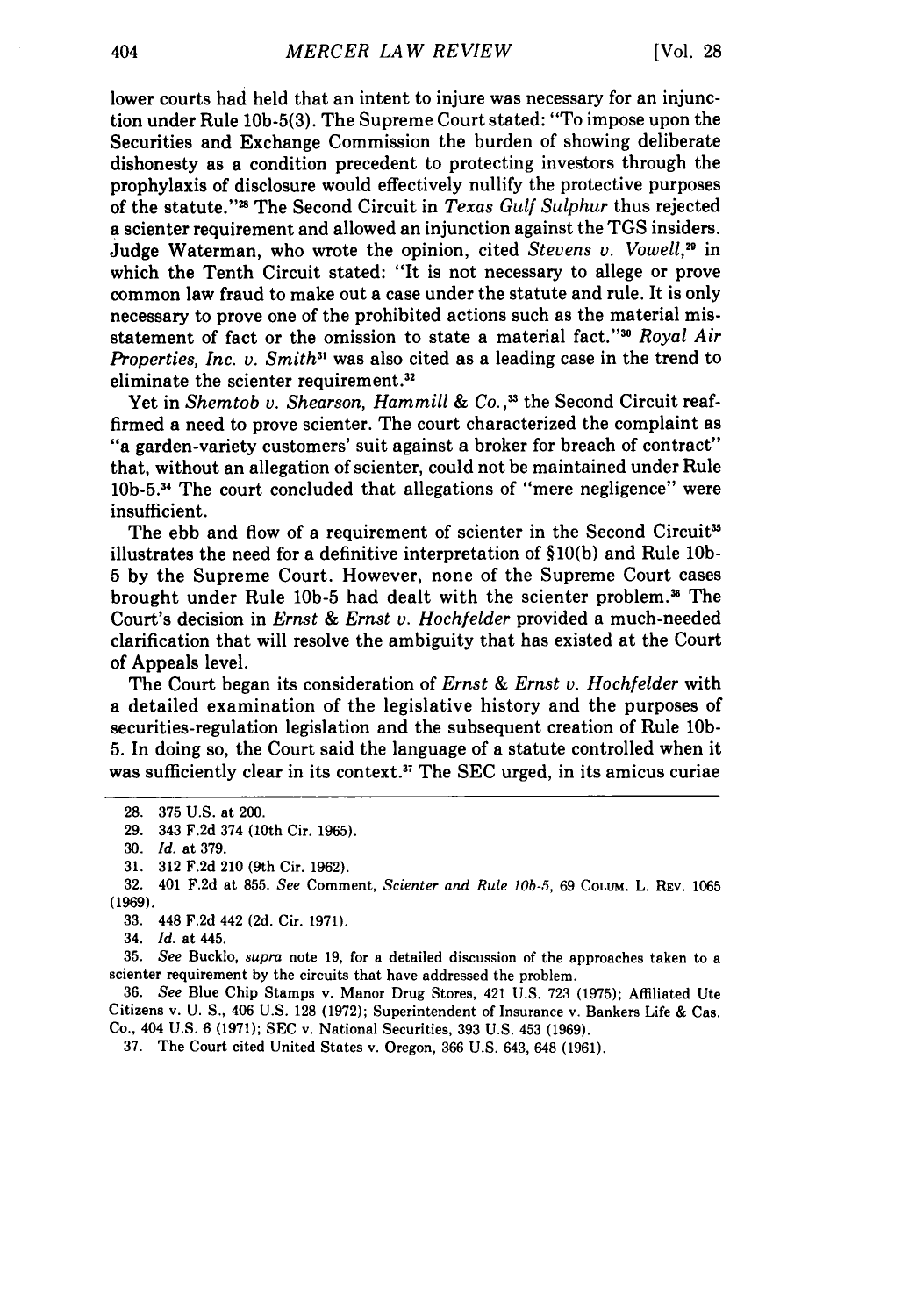brief, that nothing in the language of **§10-b** would limit its operation to knowing or intentional practices. The Commission reasoned that since the effect of both negligent and intentional conduct is the same, Congress intended to proscribe all such practices.<sup>38</sup> The Court rejected that approach and found in the terms "manipulative," "device," and "contrivance" evidence that Congress intended to bar only intentional, rather than negligent, conduct.<sup>39</sup>

The respondents argued that since securities regulation was remedial in purpose, it should be construed "not technically and restrictively, but flexibly to effectuate its remedial purposes," as the Court had ruled in *Affiliated Ute Citizens v. United States.10* The Court rejected that argument, because "Congress fashioned standards of fault in the express civil remedies in the **1933** and 1934 acts on a particularized basis.""

In reviewing the legislative history of the 1934 Act, the Court found nothing to indicate that **§10(b)** was intended to prohibit conduct without scienter. **A** statement **by** a spokesman for the drafters indicated that the purpose of **§10(b)** was to serve as a "catch-all" clause for "new manipulative devices."<sup>42</sup> The Court also reviewed the various reports that were issued and concluded that Congress did not intend to impose liability for practices done in good faith.<sup>43</sup>

In *SEC v. National Securities,"* the Court held that the interdependence of the securities laws was to be considered in interpreting the language used. The Commission and the respondents argued that Congress had explicitly required wilful conduct in certain sections of the 1934 Act<sup>45</sup> and concluded that **§10(b)** should not be read to require more than negligence.

40. 406 **U. S. 128, 151 (1972),** *quoting from* **SEC** v. Capital Gains Research Bureau, **375 U. S. 180, 186 (1961).**

41. **\_\_ U. S. at\_\_, 96 S.** Ct. at 1384. The Court noted that the **1933** Act **§11(b)(3)(B), 15 U.S.C.A. §77(b)(3)(B)** provides for liability of "experts" for misleading statements in portions of registration statements for which they are responsible. However, in other cases good faith is an absolute defense, as is explained in the Securities Exchange Act **§18,** 48 Stat. **897,** as amended **15 U.S.C.A.** §78r **(1970)** which covers misleading statements in any document filed pursuant to the 1934 Act.

42. Thomas **G.** Corcoran stated: "Subsection (c) [§9(c) of H.R. 7852-later **§10(b)]** says, 'Thou shalt not devise any other cunning devices.' **. . .** [S]ubsection (c) is a catch-all clause to prevent manipulative devices. **I** do not think there is any objection to that kind of clause. The Commission should have the authority to deal with new manipulative devices." Hearings on H.R. **7852** and H.R. **8720** before the House Comm. on Interstate and Foreign Commerce, **73d** Cong., **2d** Sess., **115** (1934).

**<sup>38.</sup> - U.S.** at **-, 96 S.** Ct. at **1383.**

**<sup>39.</sup>** *Id.* at **- , 96 S.** Ct. at 1384. The Court found particularly controlling the use of the term "manipulate." It described it as a term of art when used in connection with securities markets and interpreted use of the term to indicate intentional or wilful conduct designed to deceive or defraud investors.

<sup>43.</sup> **\_\_ U.S.** at **\_\_, 96** S.Ct. at **1387.**

<sup>44.</sup> **393 U.S.** 453 **(1969).**

<sup>45.</sup> *See* **§9** of the 1934 Act, **15 U.S.C.A.** §78i **(1970).**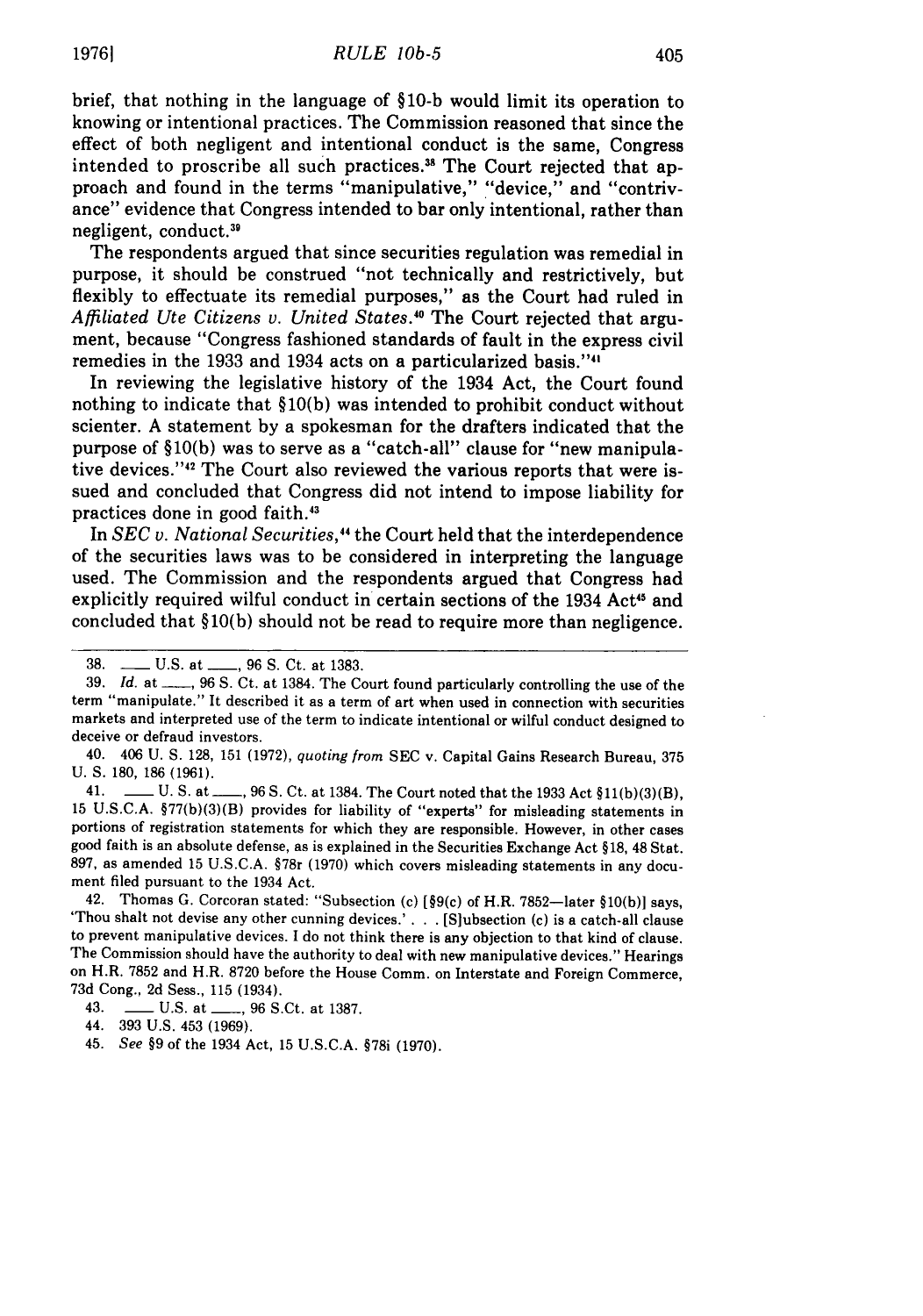The Court found that wherever Congress provided for express civil liability, it "specified whether recovery was to be premised on knowing or intentional conduct, negligence, or entirely innocent mistake."" Also considered significant was the fact that the express civil remedies in the  $1933$  Act<sup>47</sup> are subject to procedural restrictions not applicable under §10(b) of the 1934 Act. The Court concluded: "We think these procedural limitations indicate that the judicially created private damage remedy under  $§10(b)$ —which has no comparable restrictions—cannot be extended, consistently with the intent of Congress, to actions premised on negligent wrongdoing."<sup>48</sup> The Court acknowledged that subsection (2) and possibly subsection (3) of Rule **10b-5** could be viewed in isolation as barring any conduct that acted to defraud investors. The Court refused to extend the power granted to the Commission by Congress to cover negligent acts.

In dissent, Justice Blackmun, joined by Justice Brennan, acknowledged the "technical consistency"<sup>49</sup> of the majority but doubted its wisdom. The dissenters quoted *SEC v. Capital Gains Research Bureau*<sup>50</sup> in support of their contention that securities regulations should be construed broadly for the protection of investors. They also relied upon *In re Touche, Niven, Bailey & Smart,51* which held that the accountant's duty in certifying statements "is to safeguard the public interest, not that of his client."<sup>52</sup> The dissenters concluded that the decision requires Congress to be more specific in affording the relief for investors that the federal securities laws were thought to provide.

The position enunciated by the majority seems less equitable than the dissenters' approach. The majority acted in an effort to stem the everincreasing number of complaints brought under Rule **10b-5.** In *Shemtob* v. *Shearson, Hammill & Co.,"'* the Second Circuit, which more than any other circuit has considered intent and scienter requirements,<sup>55</sup> dismissed a complaint, brought under Rule **10b-5** that alleged mere negligence. That decision illustrates a desire to curb the use of the rule to cover a wider range of practices." The Court correctly concluded that the rule was designed to cover intentional conduct and not conduct that is merely negligent.

Several questions remain unanswered. The Court did not consider whether scienter is necessary in an action for injunctive relief. Nor did the

- 54. 448 F.2d 442 (2d. Cir. 1971).
- 55. See Bucklo, *supra* note 19, at 576.
- 56. *See* Bucklo, *supra* note 19, at 562.

<sup>46.</sup> \_\_ **U.** S. at \_\_ 96 **S.** Ct. at 1388.

<sup>47.</sup> *See* 15 U.S.C.A. §77a *et seq.* (1970).

<sup>48.</sup> \_\_ **U.** S. at , 96 **S.** Ct. at 1389.

<sup>49.</sup> *Id.* at **-,** 96 **S.** Ct. at 1391.

<sup>50. 375</sup> U. S. 180 (1961).

<sup>51. 37</sup> S.E.C. 629 (1957).

<sup>52.</sup> *Id.* at 670-71.

<sup>53.</sup> *See* Bucklo, *supra* note 19.